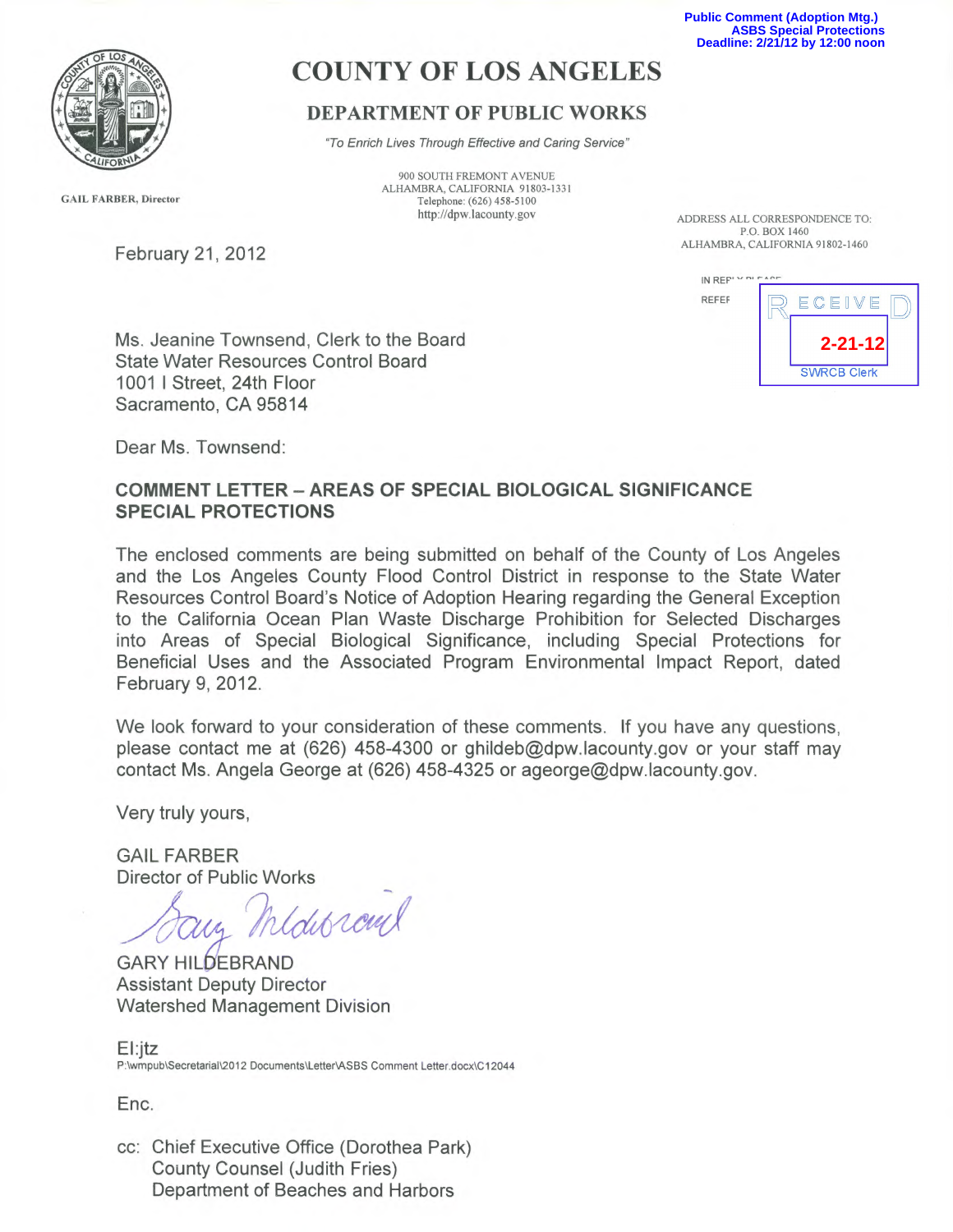#### COMMENTS OF THE COUNTY OF LOS ANGELES AND THE LOS ANGELES COUNTY FLOOD CONTROL DISTRICT ON REVISED "SPECIAL PROTECTIONS" FOR AREAS OF SPECIAL BIOLOGICAL SIGNIFICANCE.

#### INTRODUCTION

The County of Los Angeles (County) and the Los Angeles County Flood Control District (LACFCD) appreciate this opportunity to comment on the revised Special Protections for Areas of Special Biological Significance (ASBS). The County and the LACFCD wish to thank State Water Board staff for including revisions that clarify and improve the Special Protections. These improvements will allow all dischargers to more efficiently focus their limited resources on ensuring the maintenance of Ocean Water Quality (NOWQ) in all ASBSs.

Given the State Water Board's position that the discharge of stormwater into ASBS requires an exception under the Ocean Plan, the County and the LACFCD support the use of such a process and look forward to the completion of the Special Exception process, which commenced nearly eight years ago.

The County and the LACFCD, however, have some concerns with respect to the certain revisions of the Special Protections, which are discussed further below. The County and the LACFCD respectfully incorporate all of their previous comments on earlier versions of the Special Protections to the extent that those comments were not addressed in the revised Special Protections.

## A. Natural Ocean Water Quality (NOWQ) Iterative Process

The Special Protections have been revised to add new Sections I.A.2.h.(5) and I.B.2.c.(5), which provide that "[c]ompliance with this section does not excuse violations of any term, prohibition, or condition contained in these Special Protections."

The County and the LACFCD have a significant concern with this new language. The provision potentially would allow judicial interference in the process of ensuring that discharges are not causing an undesirable alteration of NOWQ. If a discharger is working to revise its ASBS Compliance Plan to incorporate new or modified BMPs, the discharger should be allowed to do so without risk that a Clean Water Act citizens' suit be brought against it. Under the revised Special Protections, such a suit could be brought for allegedly causing an undesirable alteration of NOWQ, in violation of the Compliance Plan incorporated into the SWMP, which is an enforceable provision of an MS4 or other NPDES permit. In such a suit, the federal district court is authorized to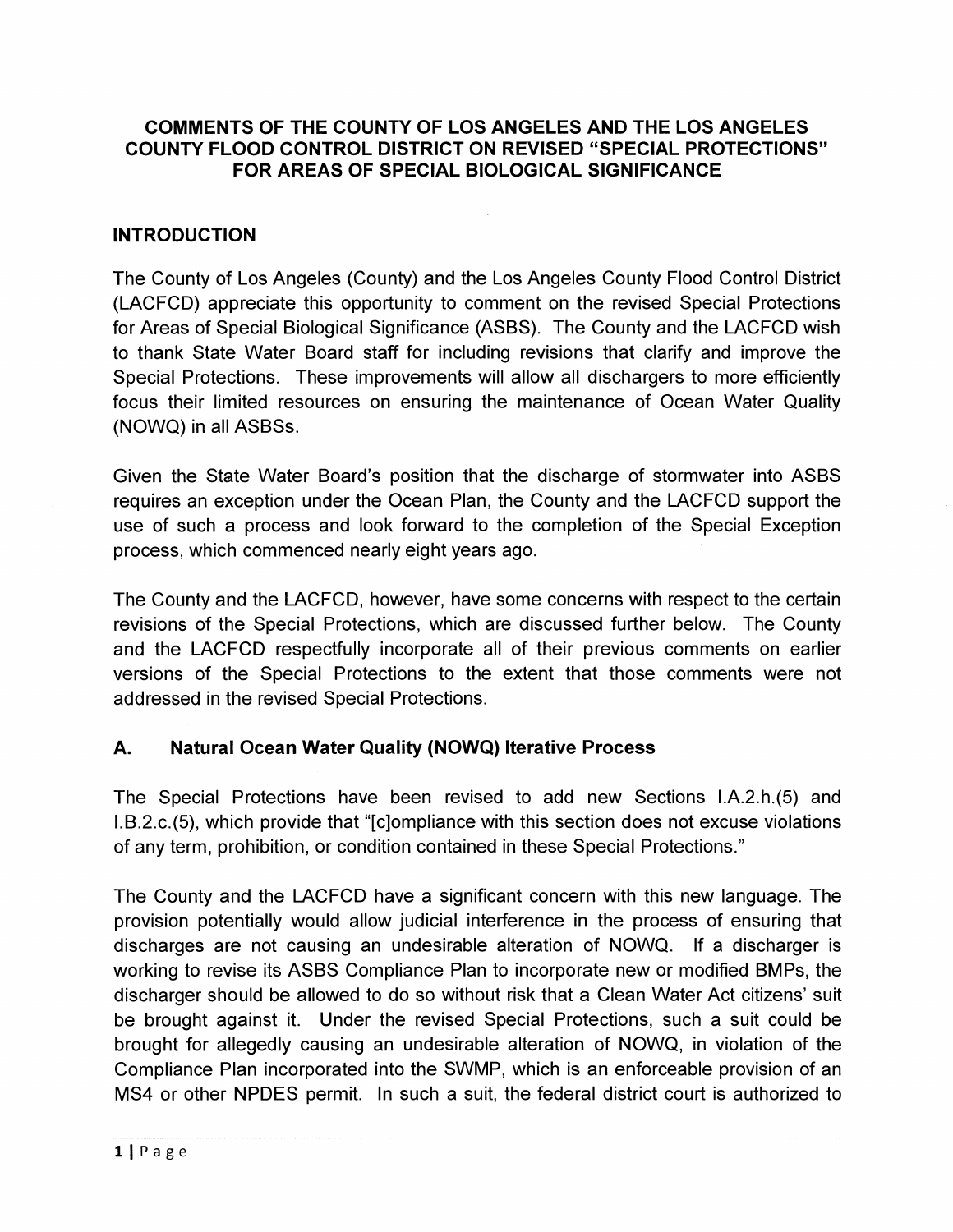order injunctive relief, leading to the potential for different, and potentially incompatible, remedies from those being performed under the ASBS Compliance Plan. The new language is also inconsistent with the revised Flow Chart, Attachment 1, showing the steps that must be followed in addressing compliance with the requirement to maintain NOWQ.

The dischargers already face liability for failure to comply with the requirements of the Special Protections. The State Water Board, a Regional Water Board or a third party can enforce the Special Protections once incorporated into an NPDES permit or waste discharge requirement. In addressing the causes of an alteration of NOWQ (which may have been caused by a transitory discharge or other causes beyond the immediate control of the discharger), the discharger must be able to benefit from the iterative process set forth in Sections 1.A.2.h and 1.B.2.h. Otherwise, the process is rendered meaningless if a Clean Water Act lawsuit can be brought.

The County and the LACFCD urge the State Water Board either to delete Sections I.A.2.h.(5) and 1.B.2.c.(5) or to make clear that those provisions refer to other terms, prohibitions or conditions contained in the Special Protections.

## B. Natural Stream Flows

The revised Special Protections, in Sections I.A.1.e. and I.B.1.e., provide a new category of permitted non-storm water discharges for non-anthropogenic flows from naturally occurring streams. The County and LACFCD strongly support this revision, since natural streams represent historic discharges into the ASBS, even those streams that have been channelized prior to discharge into the ASBS. The prohibition of such flows could potentially cause a change in NOWQ by changing the natural flow characteristics into an ASBS.

Thus, natural stream flows (as well as naturally occurring groundwater seepage) should not be subject to the requirements of Sections I.A.1.e.(3) and 1.B.1.e.(3), that non-storm water discharges not cause or contribute to a violation of water quality objectives in Chapter II of the Ocean Plan nor alter NOWQ in an ASBS. Such flows are not, by definition, anthropogenic. The NOWQ for the adjacent ASBS has been influenced by such flows over history and these flows have contributed to what must be considered NOWQ for the ASBS in question.

Thus, the County and LACFCD suggest the following revision (in **bold**) to Sections I.A.1.e. (3) and I.B.1.e. (3) of the Special Protections document: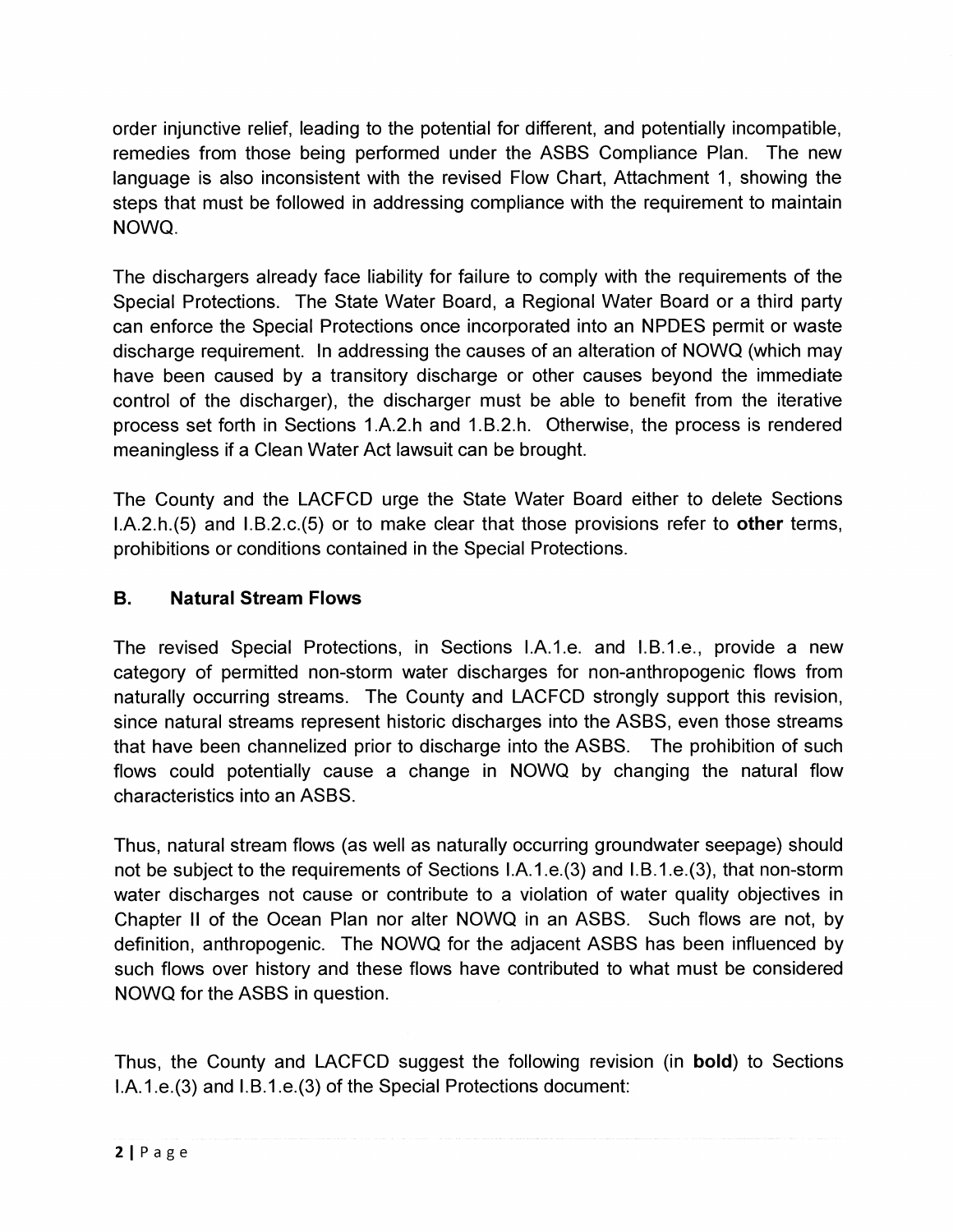Authorized non-storm water discharges (except for naturally occurring groundwater seepage via a storm drain or non-anthropogenic flows from a naturally occurring stream via a culvert or storm drain) shall not cause or contribute to a violation of the water quality objectives in Chapter II of the Ocean Plan nor alter natural ocean water quality in an ASBS.

# C. Definition of "Good Cause"

The County and LACFCD strongly support the provision in Sections I.A.3.f and 1.B.3.f allowing the Executive Director of the State Water Board or the executive officer of a regional water board to authorize additional time for dischargers to comply with the requirement in Sections I.A.3.d-e and 1.B.3.d-e. The County and LACFCD previously have commented that four years from the Special Protections effective date could not be complied with, based on experience with structural controls intended to address bacteria in Santa Monica Bay. We also have commented that the "immediate" requirement to effectively prohibit all non-stormwater dischargers similarly was impossible to comply with.

The County and LACFCD supported the language in the last draft of the Special Protections, which left the issue of "good cause" to the discretion of the Regional Water Board. The board, or its executive officer, is in the best position to determine if the reason for delay is valid. The State Water Board should not and cannot pre-determine what particular facts will or will not constitute "good cause."

While staff has attempted to set forth grounds for "good cause" in terms of "physical impossibility" and "lack of funding," these grounds are both too limited and appear to overlook realities faced by municipalities. For example, the LACFCD experienced delays in constructing structural BMPs in the Santa Monica Bay area because of delays in the land acquisition process, the need for Coastal Commission approvals, and requirements under the California Environmental Quality Act (CEQA). These difficulties were discussed in comments filed with the State Water Board last year and will not be repeated here. However, the limited definition of "physical impossibility" does not cover all of these and similar delay-causing events, thus making the provision for "good cause" too restrictive.

Also, the requirement that a discharger notify a water board "in writing within thirty (30) days of the date that the discharger first knew of the event or circumstance that caused or would cause it to fail to meet the deadline" is problematic and unwieldy. For example, a discharger may know now that it is required to obtain Coastal Commission approval for structures built in the Coastal Zone. The time required for that approval involves a timeframe that could push first operation of the structural control beyond the four-year deadline. Would the discharger be barred from relief if it did not notify the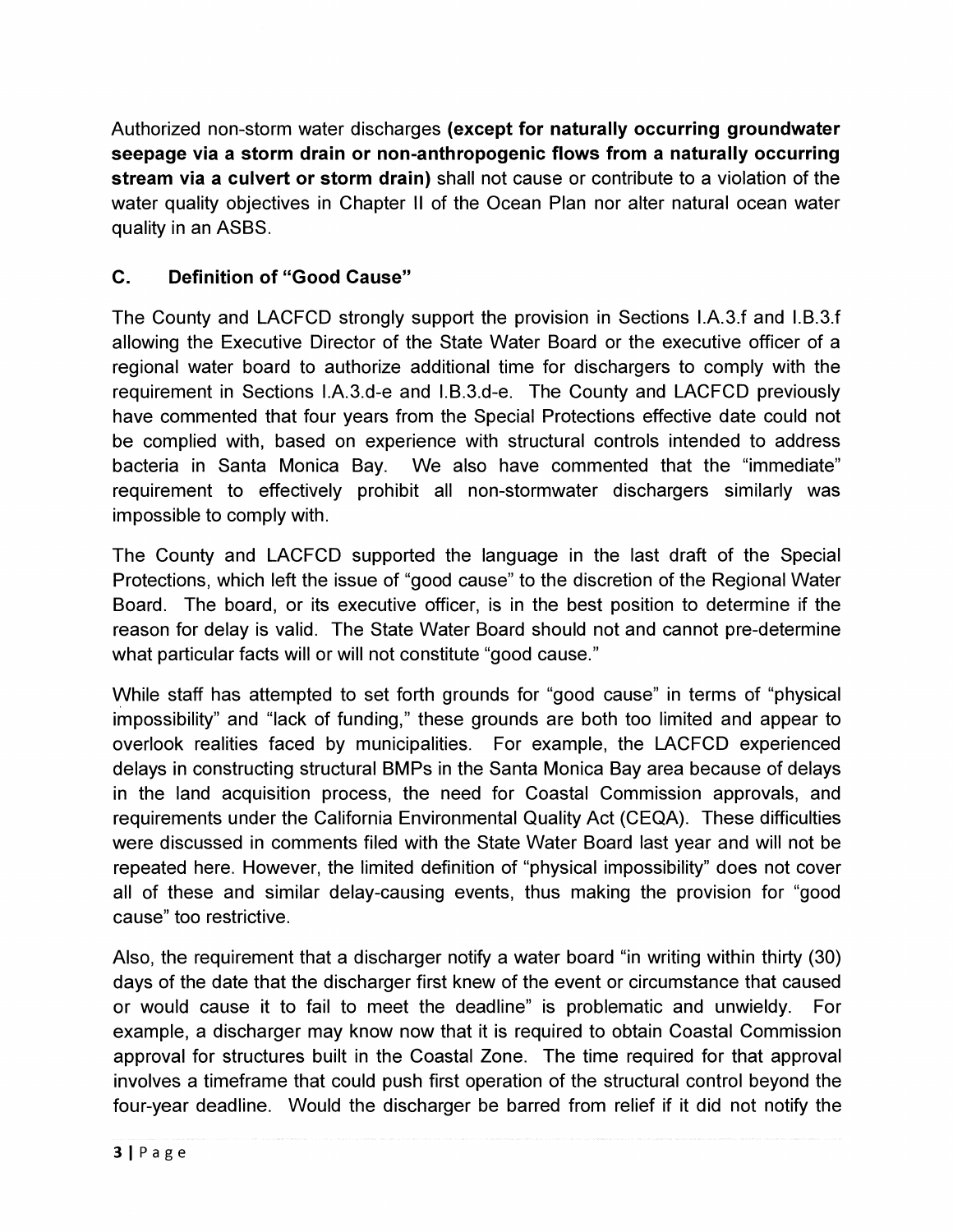water boards almost immediately upon the effective date of the Special Protections, but instead waited until it knew exactly what delay would ensue? Because of this potential for ambiguity, the 30-day notice period should be deleted.

Further, the limitations on "lack of funding" do not acknowledge the requirements of Proposition 218 or Proposition 26, which limit the ability of municipalities to raise funds for water quality purposes through fees. Thus, the requirement to show the "relationship of storm water fees to annual household income" is irrelevant to any finding of adequate funding, since the ability to obtain such fees depends on a vote of the people, not the ability of the municipality to impose the fees.

The County and LACFCD therefore request either that the language in the version of the Special Protections circulated in October be retained or that the State Water Board adopt the following revised language for Sections  $I.A.3(f)/I.B.3(f)$  (which incorporates the definition of "physical impossibility" in the Glossary):

The Executive Director of the State Water Board (statewide permits) or Executive Officer of the Regional Water Board (Regional Water Board permits) may, for good cause shown, authorize additional time for a discharger to comply with the special conditions d. and e. "Good cause" shall require the discharger to demonstrate that it exercised reasonable diligence in attempting to meet the time schedules set forth in special conditions d. and e. and that the cause for the inability to meet those time schedules was due to causes beyond the discharger's reasonable control, including, without limitation, any act of God, war, fire, earthquake, windstorm, flood or natural catastrophe; unexpected and unintended accidents; determination that planned structural control technology was insufficient to meet objectives, geological instability issues or other unforeseen construction delays; civil disturbance, vandalism, sabotage or terrorism; restraint by court order or public authority or agency; action or non-action by, or inability to obtain or delay in obtaining the necessary authorizations or approvals from a governmental agency other than discharger; or, delays due to the acquisition of property.

Additionally, "good cause" may be based on lack of funding. In such a case, a discharger which is a municipality (cities, counties and flood control districts) must demonstrate that it has made timely and complete applications for all available bond and grant funding, and that either such funding is not available or is inadequate. If the discharger is a non-municipality governmental agency, it must demonstrate that it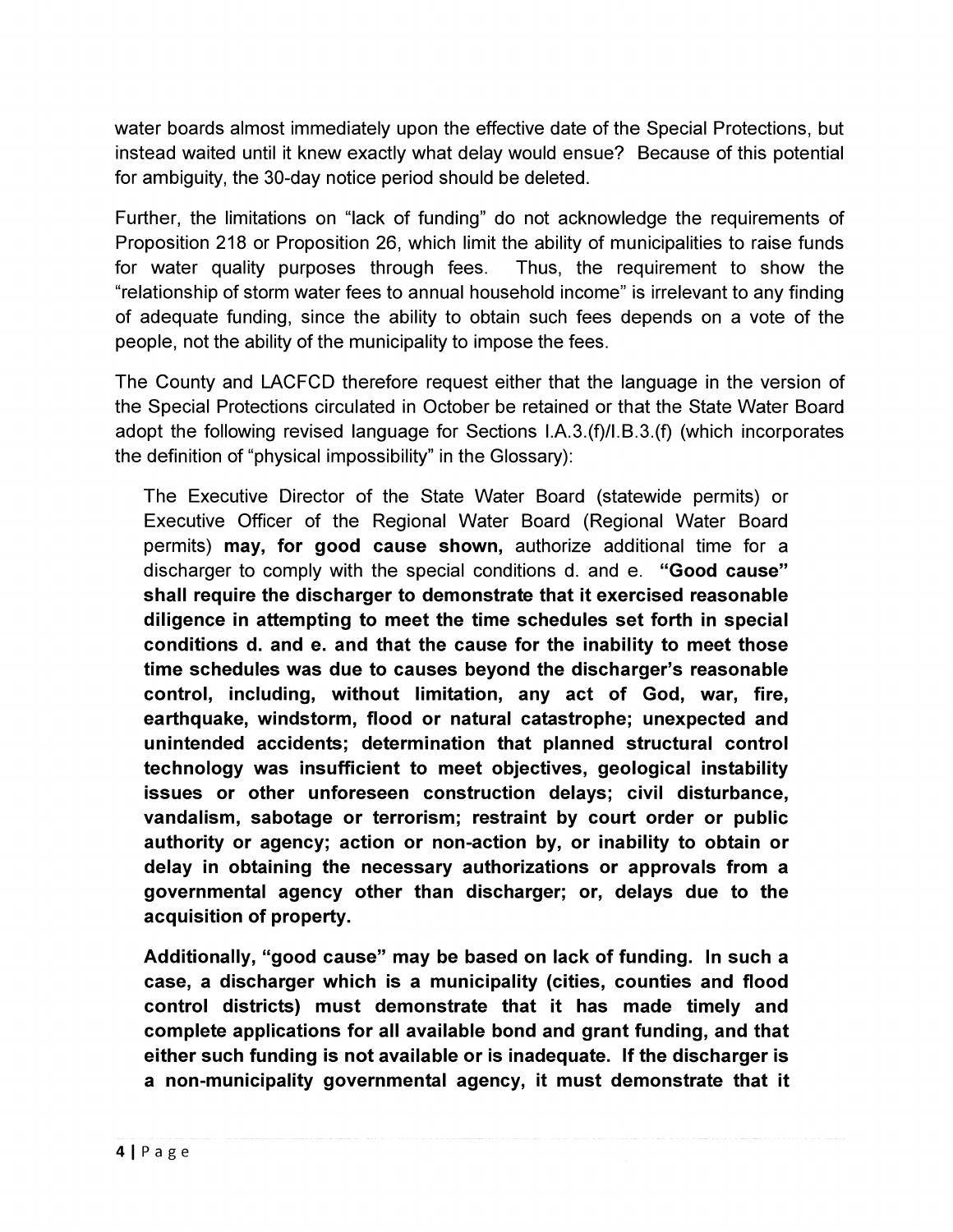# made a good faith effort to acquire funding through that agency's budgetary process.

The County and the LACFCD recommend that the definition of "Physical Impossibility" be deleted, as it would have been already incorporated.

# D. Comments on Monitoring Program

1. Toxicity Monitoring for Storm Water Outfalls: In Section IV.A.3.b.(3), the revised Special Protections require analysis of storm water runoff for critical life stage chronic toxicity. Chronic life stage toxicity testing for storm water discharges is not appropriate. Storm events are highly dynamic and variable and thus not representative of the condition under which species such as invertebrates or algal species live in the marine environment. Further, storm events usually do not last more than 12 hours, while chronic toxicity testing is conducted over about five to seven days, much longer than the actual storm duration. Thus, the requirement for chronic toxicity testing for storm drain samples is unjustified, has no scientific basis for evaluation of NOWQ and should be removed from the Special Protections monitoring requirements.

2. Point of Sampling Receiving Waters: Section IV.B.2.b of the Special Protections requires that ocean receiving water "must be sampled in the surf zone at the location where the runoff makes contact with ocean water (i.e. at "point zero"). This requirement is not consistent with the Ocean Plan, which states that "compliance with the water quality objectives . . . shall be determined from samples collected at stations . . . where initial dilution is completed." Ocean Plan page 4. The Special Protections should be revised either to reflect that storm water sampling be conducted at stations where initial dilution is completed or, alternatively, that dilution factors be assigned for storm water discharges.

## E. Comments on Glossary Changes

1. Elimination of definition of "Effectively prohibited": The revised Special Protections eliminate the definition of "effectively prohibited." This phrase applies to the stoppage of non-storm water discharges into the ASBS and can be found in Sections  $I.A.3.a.$  and  $I.B.3.a.$  The removal of the definition is puzzling, as this language recognizes that discharges of non-storm water may occur despite the best efforts of the permittee. The problem is exacerbated in urban areas by MS4 permits which allow the discharge of such non-storm water streams as irrigation runoff into the MS4, where it can then be discharged into the ASBS. Dischargers also have limited or no ability to govern the conduct of third parties.

The County and the LACFCD therefore request that the definition of "effectively prohibited" be included in the Glossary.